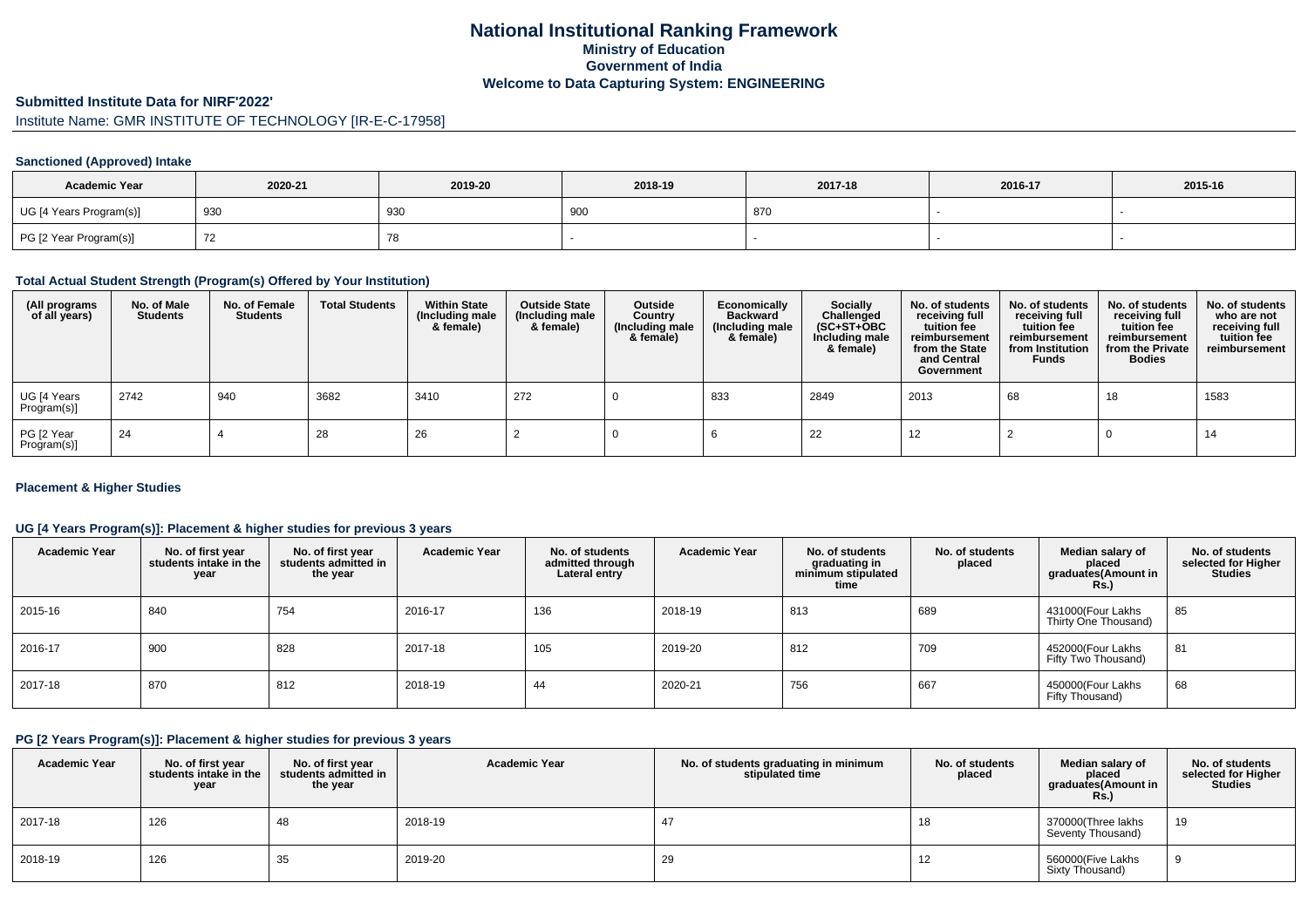| 2019-20 |  |  | 2020-21 |  |  | ∩00 Four Lakhs<br>4600<br>Sixty Thousand) |  |
|---------|--|--|---------|--|--|-------------------------------------------|--|
|---------|--|--|---------|--|--|-------------------------------------------|--|

### **Ph.D Student Details**

| Ph.D (Student pursuing doctoral program till 2020-21 Students admitted in the academic year 2020-21 should not be entered here.) |         |                                                            |         |  |  |  |
|----------------------------------------------------------------------------------------------------------------------------------|---------|------------------------------------------------------------|---------|--|--|--|
| <b>Total Students</b>                                                                                                            |         |                                                            |         |  |  |  |
| Full Time                                                                                                                        |         |                                                            |         |  |  |  |
| Part Time                                                                                                                        |         |                                                            |         |  |  |  |
|                                                                                                                                  |         | No. of Ph.D students graduated (including Integrated Ph.D) |         |  |  |  |
|                                                                                                                                  | 2020-21 | 2019-20                                                    | 2018-19 |  |  |  |
| Full Time                                                                                                                        |         |                                                            |         |  |  |  |
| Part Time                                                                                                                        |         |                                                            |         |  |  |  |

### **Financial Resources: Utilised Amount for the Capital expenditure for previous 3 years**

| <b>Academic Year</b>                                                                                                                                                                      | 2020-21                                                                                    | 2019-20                                                                                    | 2018-19                                                                                   |  |  |  |  |  |
|-------------------------------------------------------------------------------------------------------------------------------------------------------------------------------------------|--------------------------------------------------------------------------------------------|--------------------------------------------------------------------------------------------|-------------------------------------------------------------------------------------------|--|--|--|--|--|
|                                                                                                                                                                                           | <b>Utilised Amount</b>                                                                     | <b>Utilised Amount</b>                                                                     | <b>Utilised Amount</b>                                                                    |  |  |  |  |  |
| Annual Capital Expenditure on Academic Activities and Resources (excluding expenditure on buildings)                                                                                      |                                                                                            |                                                                                            |                                                                                           |  |  |  |  |  |
| Library (Books, Journals and e-Resources only)                                                                                                                                            | 1622707 (Sixteen Lakhs Twenty Two Thousand Seven<br>Hundred and Seven)                     | 3127780 (Thirty One Lakh Twenty Seven Thousand Seven<br>Hundred Eighty)                    | 2711805 (Twenty Seven Lakhs Eleven Thousand Eight<br>Hundred and Five)                    |  |  |  |  |  |
| New Equipment and software for Laboratories                                                                                                                                               | 9461475 (Ninety Four Lakhs Sixty One Thousand Four<br>Hundred and Seventy Five)            | 19102422 (One Crore Ninty One Lakhs Two Thousand Four<br>Hundred and Twenty Two)           | 44818674 (Four Crore Forty Eight lakhs Eighteen Thousand<br>Six Hundred and Seventy Four) |  |  |  |  |  |
| <b>Engineering Workshops</b>                                                                                                                                                              | 13133253 (One Crore Thirty One Lakhs Thirty Three Thousand<br>Two Hundred and Fifty Three) | 15935524 (One Crore Fifty Nine Lakhs Thirty Five Thousand<br>Five Hundred and Twenty Four) | 12057000 (One Crore Twenty Lakhs and Fifty Seven<br>Thousand)                             |  |  |  |  |  |
| Other expenditure on creation of Capital Assets (For setting up<br>classrooms, seminar hall, conference hall, library, Lab, Engg<br>workshops excluding expenditure on Land and Building) | 2736991 (Twenty Seven Lakhs Thirty Six Thousand Nine<br>Hundred and Ninety one)            | 48652476 (Four Crore Eighty Six Lakhs Fifty Two Thousand<br>Four Hundred and Seventy Six)  | 63376651 (Six Crore Thirty Three Lakhs Seventy Six<br>Thousand Six Hundred and Fifty One) |  |  |  |  |  |

## **Financial Resources: Utilised Amount for the Operational expenditure for previous 3 years**

| <b>Academic Year</b>                                                                                                                                                                            | 2020-21                                                                                                 | 2019-20                                                                                         | 2018-19                                                                                          |  |  |  |  |  |
|-------------------------------------------------------------------------------------------------------------------------------------------------------------------------------------------------|---------------------------------------------------------------------------------------------------------|-------------------------------------------------------------------------------------------------|--------------------------------------------------------------------------------------------------|--|--|--|--|--|
|                                                                                                                                                                                                 | <b>Utilised Amount</b>                                                                                  | <b>Utilised Amount</b>                                                                          | <b>Utilised Amount</b>                                                                           |  |  |  |  |  |
| <b>Annual Operational Expenditure</b>                                                                                                                                                           |                                                                                                         |                                                                                                 |                                                                                                  |  |  |  |  |  |
| Salaries (Teaching and Non Teaching staff)                                                                                                                                                      | 362528511 (Thirty Six Crores Twenty Five Lakhs Twenty Eight<br>Thousand Five Hundred and Eleven)        | 387044582 (Thirty Eight Crore Seventy Lakhs Forty Four<br>Thousand five Hundred and Eighty Two) | 336838508 (Thirty Three Crore Sixty Eight Lakhs Thirty Eight<br>Thousand Five Hundred and Eight) |  |  |  |  |  |
| Maintenance of Academic Infrastructure or consumables and<br>other running expenditures (excluding maintenance of hostels<br>and allied services, rent of the building, depreciation cost, etc) | 183533633 (Eighteen Crores Thirty Five Lakhs Thirty Three<br>Thousand and Six Hundred and Thirty Three) | 253885055 (Twenty Five Crore and Thirty Eight Lakhs Eighty<br>Five Thousand and Fifty Five)     | 220000450 (Twenty Two Crore Four Hundred and Fifty)                                              |  |  |  |  |  |
| Seminars/Conferences/Workshops                                                                                                                                                                  | 2464000 (Twenty Four Lakhs Sixty Four Thousand)                                                         | 2213862 (Twenty Two Lakhs Thirteen Thousand Eight<br>Hundred and Sixty Two)                     | 3907250 (Thirty Nine Lakhs and Seven Thousand Two<br>Hundred and Fifty)                          |  |  |  |  |  |

**IPR**

| Calendar year | 2020 | 2019 | 2018 |
|---------------|------|------|------|
|               |      |      |      |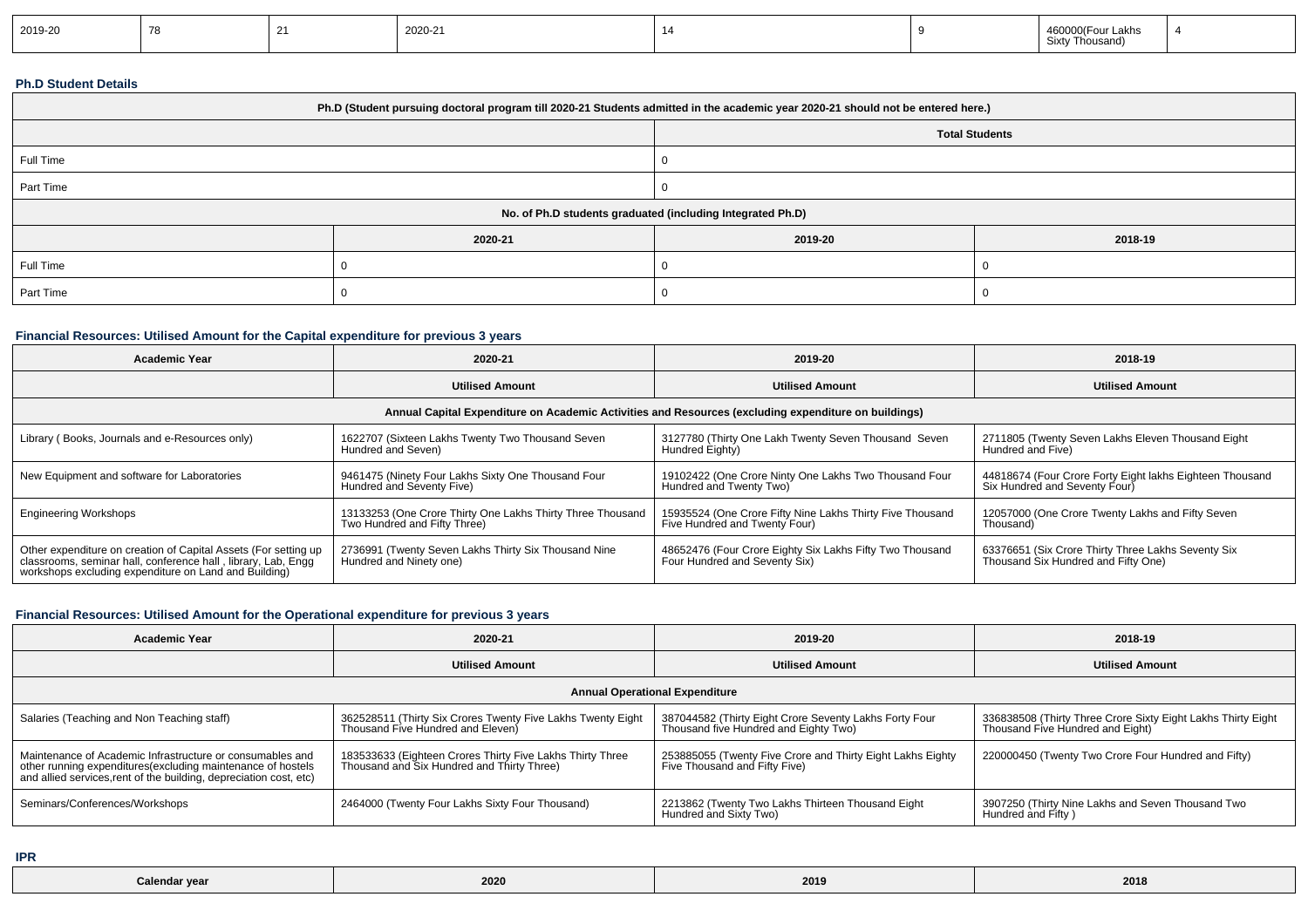| No. of Patents Published |  |  |
|--------------------------|--|--|
| No. of Patents Granted   |  |  |

### **Sponsored Research Details**

| <b>Financial Year</b>                    | 2020-21                                         | 2019-20                                         | 2018-19                                        |
|------------------------------------------|-------------------------------------------------|-------------------------------------------------|------------------------------------------------|
| Total no. of Sponsored Projects          |                                                 |                                                 |                                                |
| Total no. of Funding Agencies            |                                                 |                                                 |                                                |
| Total Amount Received (Amount in Rupees) | 28996000                                        | 19454000                                        | 14530000                                       |
| Amount Received in Words                 | Two Crore Eighty Nine Lakhs Ninety Six Thousand | One Crore Ninety Four Lakhs Fifty Four Thousand | One Crore Forty Five Lakhs and Thirty Thousand |

### **Consultancy Project Details**

| <b>Financial Year</b>                    | 2020-21                                                                                                                        | 2019-20  | 2018-19                               |
|------------------------------------------|--------------------------------------------------------------------------------------------------------------------------------|----------|---------------------------------------|
| Total no. of Consultancy Projects        |                                                                                                                                | 124      | 159                                   |
| Total no. of Client Organizations        |                                                                                                                                | 25       | -38                                   |
| Total Amount Received (Amount in Rupees) | 7494390                                                                                                                        | 12230800 | 18050000                              |
| Amount Received in Words                 | Seventy Four Lakhs Ninety Four Thousand Three Hundred and   One Crore Twenty Two Lakhs Thirty Thousand Eight Hundred<br>Ninety |          | One Crore Eighty Lakhs Fifty Thousand |

## **PCS Facilities: Facilities of physically challenged students**

| 1. Do your institution buildings have Lifts/Ramps?                                                                                                         | Yes, more than 80% of the buildings |
|------------------------------------------------------------------------------------------------------------------------------------------------------------|-------------------------------------|
| 2. Do your institution have provision for walking aids, including wheelchairs and transportation from one building to another for<br>handicapped students? | Yes                                 |
| 3. Do your institution buildings have specially designed toilets for handicapped students?                                                                 | Yes, more than 80% of the buildings |

# **Faculty Details**

| Srno | Name                       | Age | Designation                                         | Gender | Qualification | <b>Experience (In</b><br>Months) | <b>Currently working</b><br>with institution? | <b>Joining Date</b> | <b>Leaving Date</b>      | <b>Association type</b> |
|------|----------------------------|-----|-----------------------------------------------------|--------|---------------|----------------------------------|-----------------------------------------------|---------------------|--------------------------|-------------------------|
|      | Aditya Kumar Sahu          | 35  | <b>Assistant Professor</b>                          | Male   | Ph.D          | 119                              | No                                            | 01-06-2017          | 10-10-2021               | Regular                 |
|      | P Srihari                  | 39  | <b>Assistant Professor</b>                          | Male   | Ph.D          | 158                              | Yes                                           | 25-08-2008          | $-$                      | Regular                 |
|      | Surya Narayana<br>Dash     | 41  | Professor                                           | Male   | Ph.D          | 227                              | Yes                                           | 06-12-2006          | $\sim$ $\sim$            | Regular                 |
|      | H Joga Rao                 | 41  | Associate Professor                                 | Male   | Ph.D          | 193                              | Yes                                           | 18-09-2007          | $- -$                    | Regular                 |
| 5    | Sasanko Sekhar<br>Gantayat | 54  | Associate Professor                                 | Male   | Ph.D          | 334                              | Yes                                           | 02-01-2012          | $\overline{\phantom{a}}$ | Regular                 |
|      | K Srividya                 | 38  | <b>Assistant Professor</b>                          | Female | Ph.D          | 198                              | Yes                                           | 03-11-2005          | $\overline{\phantom{a}}$ | Regular                 |
|      | T Geethamma                | 42  | Dean / Principal /<br>Director / Vice<br>Chancellor | Female | Ph.D          | 243                              | Yes                                           | 01-07-2004          | $\sim$                   | Regular                 |
| 8    | N V Lalitha                | 38  | <b>Assistant Professor</b>                          | Female | Ph.D          | 171                              | Yes                                           | 10-08-2011          | $\sim$                   | Regular                 |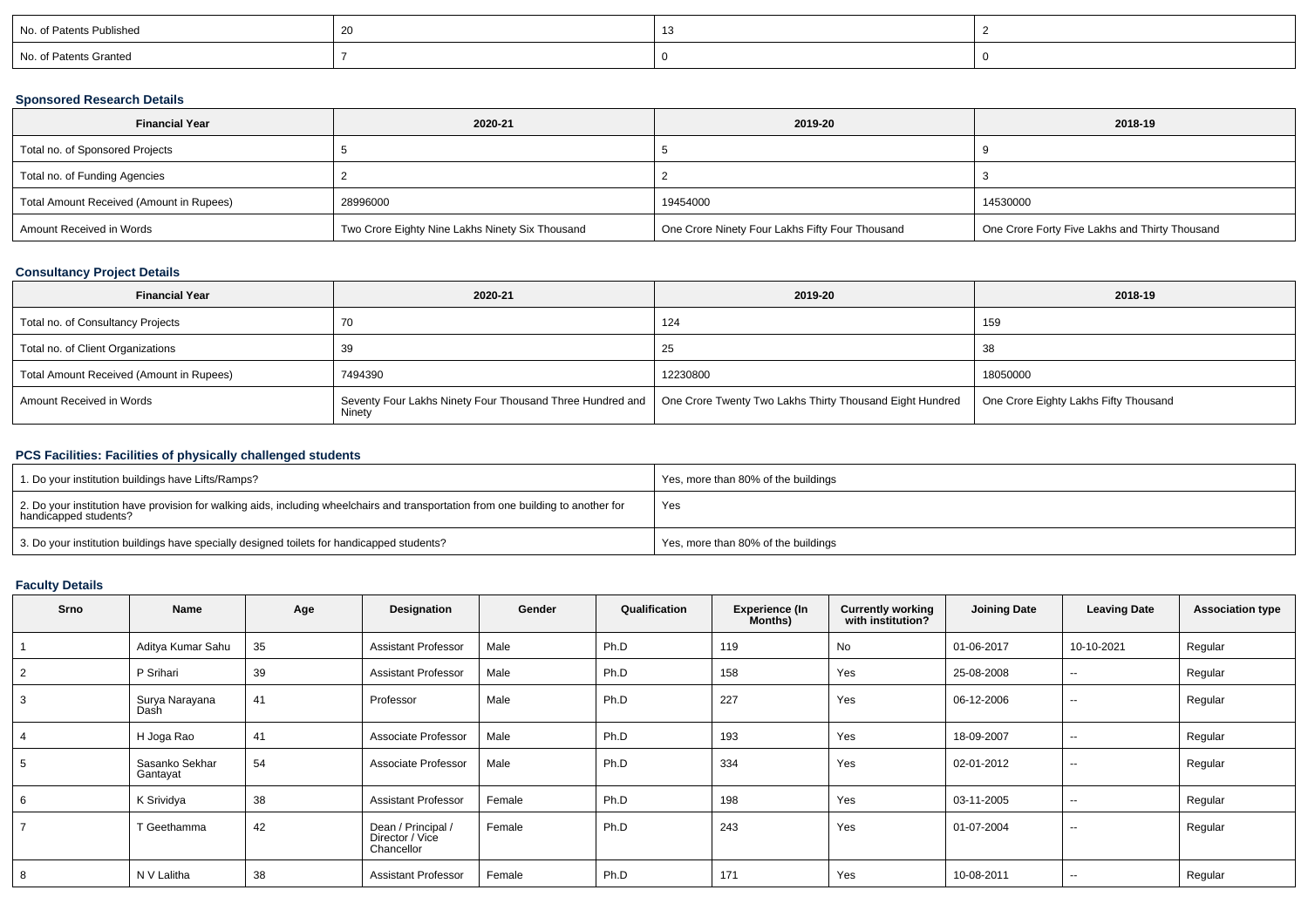| 9  | T Govinda Rao            | 33 | <b>Assistant Professor</b>                          | Male   | M.Tech     | 123 | Yes | 15-05-2013 | $\overline{\phantom{a}}$ | Regular |
|----|--------------------------|----|-----------------------------------------------------|--------|------------|-----|-----|------------|--------------------------|---------|
| 10 | T Srinivas Kishore       | 39 | Associate Professor                                 | Male   | Ph.D       | 208 | Yes | 30-06-2006 | Ξ.                       | Regular |
| 11 | M Rambabu                | 41 | <b>Assistant Professor</b>                          | Male   | Ph.D       | 234 | Yes | 04-05-2006 | --                       | Regular |
| 12 | R Rama Krishna           | 40 | <b>Assistant Professor</b>                          | Male   | Ph.D       | 136 | Yes | 08-06-2012 | $\overline{\phantom{a}}$ | Regular |
| 13 | G Sasikumar              | 44 | Professor                                           | Male   | Ph.D       | 246 | Yes | 27-05-2016 | $\overline{\phantom{a}}$ | Regular |
| 14 | D Srinivasa Kumar        | 50 | Associate Professor                                 | Male   | Ph.D       | 256 | Yes | 30-06-2007 | $\overline{\phantom{a}}$ | Regular |
| 15 | K Santa Rao              | 38 | <b>Assistant Professor</b>                          | Male   | Ph.D       | 148 | Yes | 05-08-2010 | Ξ.                       | Regular |
| 16 | K Simhadri               | 35 | <b>Assistant Professor</b>                          | Male   | M.Tech     | 100 | Yes | 29-06-2013 | $\overline{\phantom{a}}$ | Regular |
| 17 | M P Srinivasa Rao        | 52 | Associate Professor                                 | Male   | Ph.D       | 285 | Yes | 18-01-2010 | $\overline{\phantom{a}}$ | Regular |
| 18 | M Eswara Rao             | 48 | <b>Assistant Professor</b>                          | Male   | Ph.D       | 208 | Yes | 28-06-2008 | $\overline{\phantom{a}}$ | Regular |
| 19 | S P Sekhara Rao          | 54 | <b>Assistant Professor</b>                          | Male   | Ph.D       | 193 | Yes | 23-09-2011 | $\overline{\phantom{a}}$ | Regular |
| 20 | Syed Mohibur<br>Rahaman  | 43 | Associate Professor                                 | Male   | M. Phil    | 244 | Yes | 17-06-2014 | $\overline{\phantom{a}}$ | Regular |
| 21 | G B S R Naidu            | 50 | <b>Assistant Professor</b>                          | Male   | Ph.D       | 240 | Yes | 16-03-2006 | Ξ.                       | Regular |
| 22 | L Srikanth               | 36 | <b>Assistant Professor</b>                          | Male   | M.Tech     | 84  | Yes | 26-10-2016 | Ξ.                       | Regular |
| 23 | CLVRS VPrasad            | 56 | Dean / Principal /<br>Director / Vice<br>Chancellor | Male   | Ph.D       | 423 | Yes | 14-06-2005 | $\overline{\phantom{a}}$ | Regular |
| 24 | M Gangadhar              | 40 | <b>Assistant Professor</b>                          | Male   | Ph.D       | 136 | No  | 07-07-2010 | 28-04-2021               | Regular |
| 25 | N Lakshmi Devi           | 32 | <b>Assistant Professor</b>                          | Female | M.Tech     | 87  | Yes | 07-11-2015 | Ξ.                       | Regular |
| 26 | J Venkata Suman          | 38 | <b>Assistant Professor</b>                          | Male   | Ph.D       | 200 | Yes | 11-05-2009 | --                       | Regular |
| 27 | P Ravi Kumar             | 37 | <b>Assistant Professor</b>                          | Male   | Ph.D       | 165 | Yes | 22-11-2010 | $\overline{\phantom{a}}$ | Regular |
| 28 | S Sri Durga<br>Kameswari | 34 | <b>Assistant Professor</b>                          | Female | M.Tech     | 158 | Yes | 23-08-2008 | $\overline{\phantom{a}}$ | Regular |
| 29 | P V Murali Krishna       | 31 | <b>Assistant Professor</b>                          | Male   | M.Tech     | 89  | Yes | 11-06-2014 | $\overline{\phantom{a}}$ | Regular |
| 30 | R Vijaya Krishna         | 33 | <b>Assistant Professor</b>                          | Male   | M.Tech     | 128 | Yes | 19-02-2015 | --                       | Regular |
| 31 | NVA Ravi Kumar           | 43 | <b>Assistant Professor</b>                          | Male   | Ph.D       | 214 | Yes | 05-06-2016 | $\overline{\phantom{a}}$ | Regular |
| 32 | Ajit Kumar Rout          | 49 | Professor                                           | Male   | Ph.D       | 208 | Yes | 07-05-2004 | $\overline{\phantom{a}}$ | Regular |
| 33 | U Sudhakar               | 40 | Assistant Professor                                 | Male   | M.Tech     | 172 | Yes | 28-12-2012 | $\overline{\phantom{a}}$ | Regular |
| 34 | M Lakshmi Prasad         | 35 | <b>Assistant Professor</b>                          | Male   | Ph.D       | 70  | Yes | 21-12-2015 | ш,                       | Regular |
| 35 | V Dhilleswara Rao        | 35 | <b>Assistant Professor</b>                          | Male   | Ph.D       | 145 | Yes | 23-09-2010 | $\overline{\phantom{a}}$ | Regular |
| 36 | Shramila Sangireddi      | 32 | <b>Assistant Professor</b>                          | Female | <b>MBA</b> | 122 | Yes | 28-08-2015 | $\overline{\phantom{a}}$ | Regular |
| 37 | <b>Bimaledu Dash</b>     | 31 | <b>Assistant Professor</b>                          | Male   | M.Tech     | 59  | Yes | 01-12-2016 | $\sim$                   | Regular |
| 38 | J Raja Murugadoss        | 43 | Dean / Principal /<br>Director / Vice<br>Chancellor | Male   | Ph.D       | 231 | No  | 18-01-2016 | 28-04-2021               | Regular |
| 39 | S Siva Gowri Prasad      | 43 | <b>Assistant Professor</b>                          | Male   | Ph.D       | 206 | Yes | 19-08-2010 | $\overline{\phantom{a}}$ | Regular |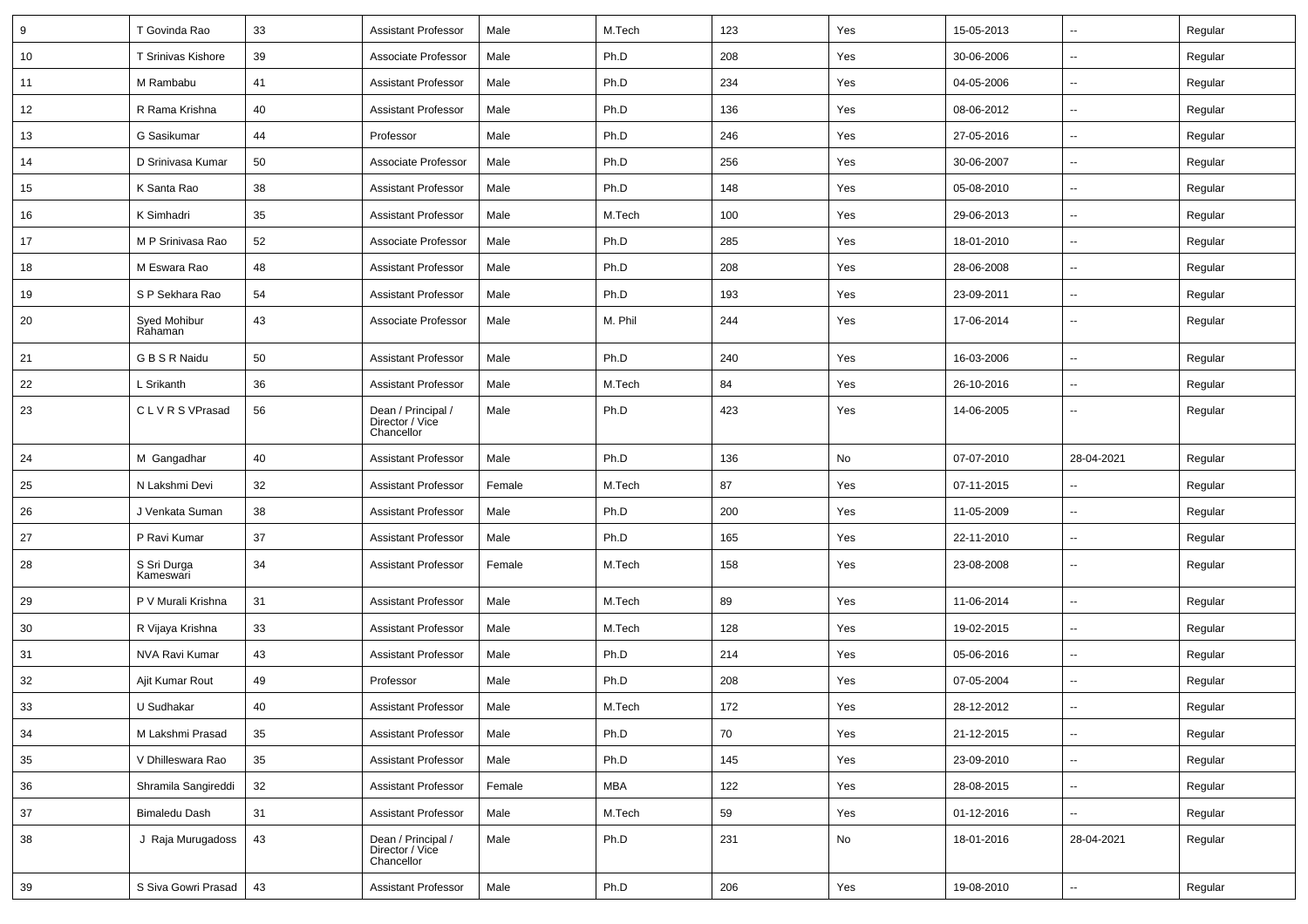| 40     | A Venkata Ramana           | 44 | Professor                  | Male   | Ph.D    | 227 | Yes | 01-07-2004 | Ξ.                       | Regular |
|--------|----------------------------|----|----------------------------|--------|---------|-----|-----|------------|--------------------------|---------|
| 41     | D Srinivasa Rao            | 37 | <b>Assistant Professor</b> | Male   | Ph.D    | 150 | Yes | 11-05-2009 | $\overline{\phantom{a}}$ | Regular |
| 42     | K Chiranjeevi              | 39 | <b>Assistant Professor</b> | Male   | Ph.D    | 221 | Yes | 22-11-2010 |                          | Regular |
| 43     | J S V Siva Kumar           | 39 | <b>Assistant Professor</b> | Male   | Ph.D    | 222 | Yes | 11-05-2007 |                          | Regular |
| 44     | M Vinay Kumar              | 46 | <b>Assistant Professor</b> | Male   | Ph.D    | 185 | Yes | 17-06-2011 | --                       | Regular |
| 45     | Ravi Kumar Jalli           | 33 | <b>Assistant Professor</b> | Male   | M.Tech  | 81  | Yes | 18-06-2016 | --                       | Regular |
| 46     | PNL Pavani                 | 39 | Associate Professor        | Female | Ph.D    | 181 | Yes | 04-10-2006 | $\sim$                   | Regular |
| 47     | G Vamsi Durga<br>Mohan     | 34 | <b>Assistant Professor</b> | Male   | M.Tech  | 118 | Yes | 02-06-2013 | $\overline{\phantom{a}}$ | Regular |
| 48     | V S S R Gupta              | 59 | Professor                  | Male   | Ph.D    | 297 | Yes | 15-11-1997 | $\overline{\phantom{a}}$ | Regular |
| 49     | G Thirumala Rao            | 32 | <b>Assistant Professor</b> | Male   | Ph.D    | 119 | Yes | 10-12-2015 | --                       | Regular |
| 50     | K Ravi Babu                | 39 | <b>Assistant Professor</b> | Male   | M. Phil | 185 | Yes | 07-06-2011 |                          | Regular |
| 51     | D Govinda                  | 34 | <b>Assistant Professor</b> | Male   | M.Sc.   | 148 | Yes | 20-06-2011 | $\overline{\phantom{a}}$ | Regular |
| 52     | P Someswari                | 33 | <b>Assistant Professor</b> | Female | M.Tech  | 113 | Yes | 27-10-2017 | $\sim$                   | Regular |
| 53     | M Krishna Prasad           | 52 | Professor                  | Male   | Ph.D    | 213 | Yes | 25-08-2008 | $\sim$                   | Regular |
| 54     | P Satya Sagar              | 43 | <b>Assistant Professor</b> | Male   | Ph.D    | 195 | Yes | 19-07-2006 | $\sim$                   | Regular |
| 55     | K Naga Rajesh              | 38 | <b>Assistant Professor</b> | Male   | M.Tech  | 160 | Yes | 01-12-2015 |                          | Regular |
| 56     | V Sreeram Murthy           | 44 | Professor                  | Male   | Ph.D    | 255 | Yes | 03-03-2012 | Ξ.                       | Regular |
| 57     | V Srinadh                  | 38 | <b>Assistant Professor</b> | Male   | Ph.D    | 194 | Yes | 29-10-2005 | $\overline{a}$           | Regular |
| 58     | V Jagan Naveen             | 45 | Professor                  | Male   | Ph.D    | 243 | Yes | 14-08-2001 | --                       | Regular |
| 59     | T Prabhakar                | 44 | Associate Professor        | Male   | Ph.D    | 258 | Yes | 11-03-2002 | $\sim$                   | Regular |
| 60     | Kalyanchakravarthi         | 34 | <b>Assistant Professor</b> | Male   | M.Tech  | 123 | Yes | 15-05-2013 | $\overline{\phantom{a}}$ | Regular |
| 61     | P Bharani Chandra<br>Kumar | 39 | Professor                  | Male   | Ph.D    | 154 | No  | 16-06-2016 | 30-11-2021               | Regular |
| 62     | T S LV Ayya Rao            | 37 | <b>Assistant Professor</b> | Male   | Ph.D    | 194 | Yes | 29-05-2005 | $\sim$                   | Regular |
| 63     | M Venkatesh                | 35 | <b>Assistant Professor</b> | Male   | Ph.D    | 137 | Yes | 15-06-2012 |                          | Regular |
| 64     | M Prem Kumar               | 34 | <b>Assistant Professor</b> | Male   | Ph.D    | 133 | No  | 01-10-2016 | 30-04-2021               | Regular |
| 65     | M Suneetha                 | 36 | <b>Assistant Professor</b> | Female | Ph.D    | 192 | Yes | 12-05-2009 | $\ddotsc$                | Regular |
| 66     | M Srinivasa Rao            | 47 | Professor                  | Male   | Ph.D    | 292 | Yes | 03-11-1999 | --                       | Regular |
| 67     | S Chiranjeevi Rao          | 41 | <b>Assistant Professor</b> | Male   | Ph.D    | 190 | Yes | 26-12-2011 | $\overline{\phantom{a}}$ | Regular |
| 68     | R Lakshun Naidu            | 54 | Professor                  | Male   | Ph.D    | 239 | Yes | 26-11-2001 | $\sim$                   | Regular |
| 69     | N Santosh Kumar            | 36 | <b>Assistant Professor</b> | Male   | Ph.D    | 148 | Yes | 24-06-2011 | $\sim$                   | Regular |
| $70\,$ | Ch Srinivasa Rao           | 36 | Assistant Professor        | Male   | Ph.D    | 173 | Yes | 11-06-2012 | Ξ.                       | Regular |
| 71     | V Prasad                   | 36 | Associate Professor        | Male   | Ph.D    | 144 | Yes | 09-11-2016 | $\overline{\phantom{a}}$ | Regular |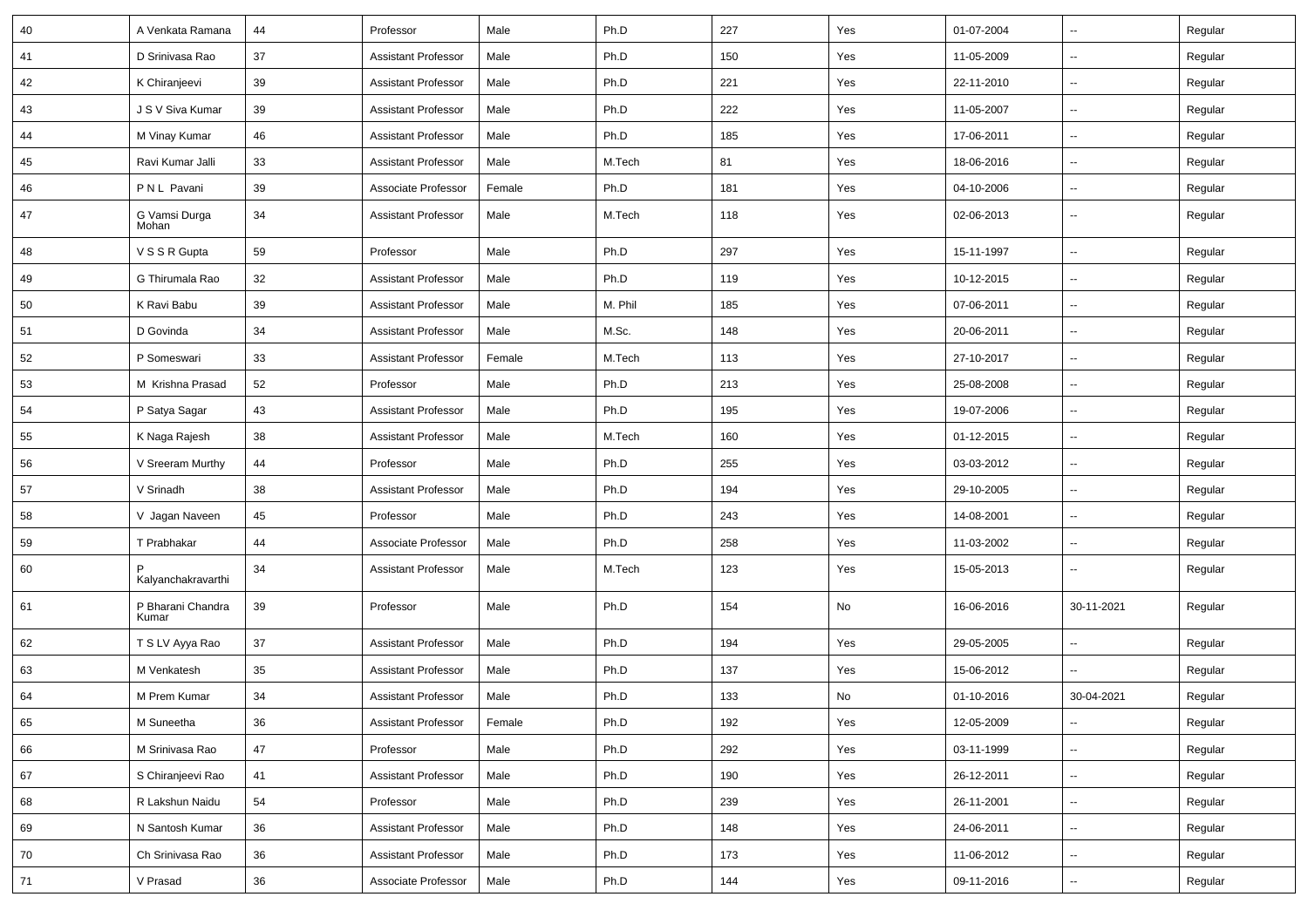| 72  | S Naveen Kumar           | 35 | <b>Assistant Professor</b>                          | Male   | M.Tech  | 62  | No  | 10-11-2017 | 30-04-2021               | Regular |
|-----|--------------------------|----|-----------------------------------------------------|--------|---------|-----|-----|------------|--------------------------|---------|
| 73  | Bhargav Nagaraju         | 29 | <b>Assistant Professor</b>                          | Male   | M.Tech  | 59  | No  | 10-12-2016 | 10-10-2021               | Regular |
| 74  | D Siva Krishna           | 29 | <b>Assistant Professor</b>                          | Male   | M.Tech  | 70  | Yes | 11-11-2016 | $\overline{\phantom{a}}$ | Regular |
| 75  | R Priya Vaijanthi        | 43 | Dean / Principal /<br>Director / Vice<br>Chancellor | Female | Ph.D    | 165 | No  | 18-01-2016 | 28-04-2021               | Regular |
| 76  | K Lakshman Rao           | 42 | <b>Assistant Professor</b>                          | Male   | Ph.D    | 182 | Yes | 05-11-2008 | $\mathbf{u}$             | Regular |
| 77  | A Sudhakar               | 48 | Associate Professor                                 | Male   | Ph.D    | 328 | Yes | 21-02-2011 | $\overline{\phantom{a}}$ | Regular |
| 78  | D Venkata Ramana         | 38 | <b>Assistant Professor</b>                          | Male   | Ph.D    | 210 | Yes | 10-05-2007 | $\overline{\phantom{a}}$ | Regular |
| 79  | L V Suresh Kumar         | 34 | <b>Assistant Professor</b>                          | Male   | Ph.D    | 135 | Yes | 26-07-2010 | Ξ.                       | Regular |
| 80  | P Upendra Kumar          | 36 | <b>Assistant Professor</b>                          | Male   | Ph.D    | 125 | Yes | 09-03-2015 | $\overline{\phantom{a}}$ | Regular |
| 81  | PVV Pawan Kumar          | 36 | <b>Assistant Professor</b>                          | Male   | M.Tech  | 74  | Yes | 01-09-2015 | $\overline{\phantom{a}}$ | Regular |
| 82  | A V Ramana               | 47 | <b>Assistant Professor</b>                          | Male   | M.Tech  | 247 | No  | 12-03-2001 | 10-10-2021               | Regular |
| 83  | D Venkata Rao            | 45 | <b>Assistant Professor</b>                          | Male   | M.Tech  | 179 | No  | 05-12-2011 | 30-04-2021               | Regular |
| 84  | <b>B Venkata Suresh</b>  | 33 | <b>Assistant Professor</b>                          | Male   | Ph.D    | 89  | Yes | 13-06-2014 | --                       | Regular |
| 85  | M V Subba Rao            | 50 | Associate Professor                                 | Male   | Ph.D    | 230 | Yes | 28-08-2002 | $\sim$                   | Regular |
| 86  | P Geeta                  | 37 | <b>Assistant Professor</b>                          | Female | Ph.D    | 136 | Yes | 02-07-2012 | $\overline{\phantom{a}}$ | Regular |
| 87  | Meena Tirupati           | 34 | <b>Assistant Professor</b>                          | Female | MBA     | 60  | Yes | 27-07-2015 | $\overline{\phantom{a}}$ | Regular |
| 88  | L Govinda Rao            | 40 | Associate Professor                                 | Male   | Ph.D    | 156 | Yes | 11-11-2008 | --                       | Regular |
| 89  | D Durga Devi             | 30 | <b>Assistant Professor</b>                          | Female | M. Phil | 84  | No  | 06-06-2017 | 30-07-2021               | Regular |
| 90  | G Nooka Raju             | 49 | <b>Assistant Professor</b>                          | Male   | Ph.D    | 191 | Yes | 30-11-2016 |                          | Regular |
| 91  | K Satya<br>Buchhiprasad  | 35 | <b>Assistant Professor</b>                          | Male   | M.Tech  | 160 | No  | 14-11-2008 | 03-06-2021               | Regular |
| 92  | P Naga Raju              | 38 | <b>Assistant Professor</b>                          | Male   | M.Tech  | 150 | No  | 12-05-2009 | 10-10-2021               | Regular |
| 93  | <b>TVS Diwakar</b>       | 38 | Associate Professor                                 | Male   | Ph.D    | 193 | Yes | 05-08-2016 | $\overline{\phantom{a}}$ | Regular |
| 94  | G Suresh                 | 39 | <b>Assistant Professor</b>                          | Male   | Ph.D    | 183 | Yes | 18-07-2011 | $\overline{\phantom{a}}$ | Regular |
| 95  | K Krishna Kishore        | 34 | <b>Assistant Professor</b>                          | Male   | Ph.D    | 159 | Yes | 21-08-2008 | $\overline{\phantom{a}}$ | Regular |
| 96  | M Balakrishna            | 32 | <b>Assistant Professor</b>                          | Male   | M.Tech  | 89  | Yes | 11-06-2014 |                          | Regular |
| 97  | K V S Prasad             | 48 | Associate Professor                                 | Male   | Ph.D    | 221 | Yes | 13-08-2007 | Щ,                       | Regular |
| 98  | V Srikanth Babu          | 34 | <b>Assistant Professor</b>                          | Male   | M.Tech  | 149 | Yes | 02-06-2011 | Щ,                       | Regular |
| 99  | D Rajesh Babu            | 33 | <b>Assistant Professor</b>                          | Male   | M.Tech  | 89  | Yes | 06-06-2014 | Щ,                       | Regular |
| 100 | P Kanchanamala           | 48 | Dean / Principal /<br>Director / Vice<br>Chancellor | Female | Ph.D    | 227 | Yes | 22-11-2012 | Щ,                       | Regular |
| 101 | V Jagadeesh              | 44 | <b>Assistant Professor</b>                          | Male   | M.Tech  | 158 | No  | 15-11-2012 | 03-11-2021               | Regular |
| 102 | Lakshumu Naidu<br>Annepu | 31 | <b>Assistant Professor</b>                          | Male   | Ph.D    | 82  | Yes | 25-06-2016 | $\overline{\phantom{a}}$ | Regular |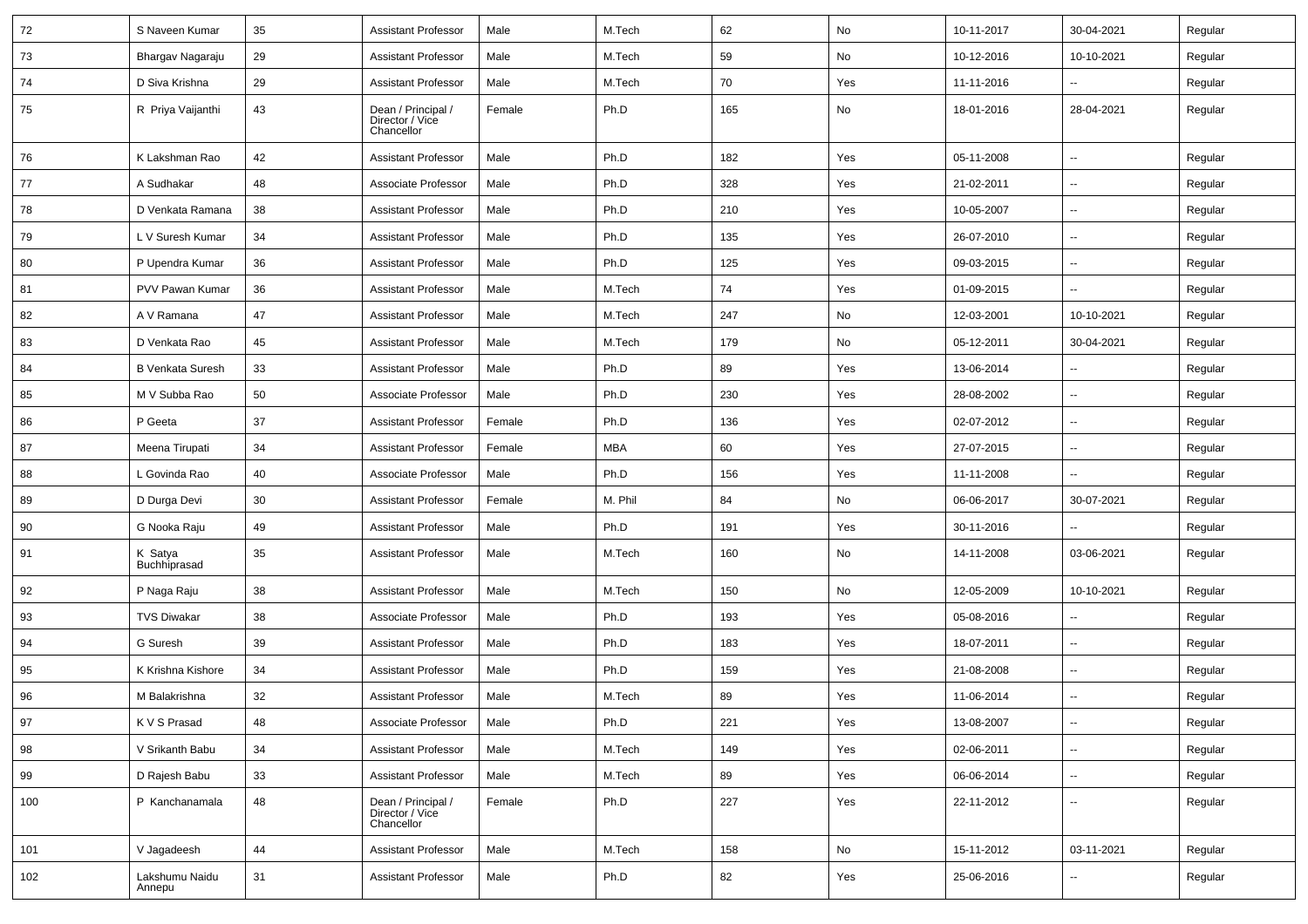| 103 | D Tejeswararao                  | 37 | <b>Assistant Professor</b>                          | Male   | Ph.D    | 110 | Yes | 10-09-2012 | $\sim$                   | Regular |
|-----|---------------------------------|----|-----------------------------------------------------|--------|---------|-----|-----|------------|--------------------------|---------|
| 104 | K Dasu Naidu                    | 40 | <b>Assistant Professor</b>                          | Male   | Ph.D    | 194 | Yes | 18-08-2009 | $\mathbf{u}$             | Regular |
| 105 | <b>Bh Arun Kumar</b>            | 51 | Associate Professor                                 | Male   | Ph.D    | 278 | Yes | 28-08-1998 |                          | Regular |
| 106 | V Kannan                        | 51 | Professor                                           | Male   | Ph.D    | 258 | Yes | 15-05-2017 | $\overline{\phantom{a}}$ | Regular |
| 107 | Y Divya Bharathi                | 32 | <b>Assistant Professor</b>                          | Female | M.Tech  | 82  | Yes | 13-11-2017 | $\overline{\phantom{a}}$ | Regular |
| 108 | Ch Koteswara Rao                | 32 | <b>Assistant Professor</b>                          | Male   | M.Tech  | 83  | Yes | 11-12-2016 | $\sim$                   | Regular |
| 109 | <b>Batchu PRVS</b><br>Priyatham | 29 | <b>Assistant Professor</b>                          | Male   | M.Tech  | 90  | Yes | 27-07-2015 | $\overline{\phantom{a}}$ | Regular |
| 110 | M Balaji                        | 42 | <b>Assistant Professor</b>                          | Male   | Ph.D    | 155 | Yes | 01-05-2009 | $\sim$                   | Regular |
| 111 | A Sivasangari                   | 39 | Dean / Principal /<br>Director / Vice<br>Chancellor | Female | Ph.D    | 180 | Yes | 27-05-2016 | $\overline{\phantom{a}}$ | Regular |
| 112 | P Ramana                        | 45 | Associate Professor                                 | Male   | Ph.D    | 243 | Yes | 09-08-2001 | $\sim$                   | Regular |
| 113 | CH Hemanth Kumar                | 36 | <b>Assistant Professor</b>                          | Male   | Ph.D    | 156 | Yes | 25-10-2010 | $\overline{\phantom{a}}$ | Regular |
| 114 | P Praveen Kumar                 | 32 | <b>Assistant Professor</b>                          | Male   | Ph.D    | 78  | Yes | 29-05-2013 | $\mathbf{u}$             | Regular |
| 115 | S Ravibabu                      | 45 | <b>Assistant Professor</b>                          | Male   | Ph.D    | 245 | Yes | 06-06-2011 | $\overline{\phantom{a}}$ | Regular |
| 116 | M Satish                        | 40 | <b>Assistant Professor</b>                          | Male   | Ph.D    | 160 | Yes | 01-07-2008 | --                       | Regular |
| 117 | M Vykunta Rao                   | 39 | <b>Assistant Professor</b>                          | Male   | Ph.D    | 174 | Yes | 17-04-2012 | $\overline{a}$           | Regular |
| 118 | Y Shireesha                     | 31 | <b>Assistant Professor</b>                          | Female | M.Tech  | 101 | Yes | 13-06-2014 | $\sim$                   | Regular |
| 119 | K Koteswara Rao                 | 46 | <b>Assistant Professor</b>                          | Male   | Ph.D    | 133 | Yes | 25-09-2010 | $\overline{\phantom{a}}$ | Regular |
| 120 | B Nagamani Naidu                | 38 | <b>Assistant Professor</b>                          | Male   | Ph.D    | 171 | Yes | 10-08-2009 |                          | Regular |
| 121 | Ch V Kameswra<br>Rao            | 40 | <b>Assistant Professor</b>                          | Male   | M. Phil | 122 | No  | 05-09-2012 | 30-04-2021               | Regular |
| 122 | T Venkata Rao                   | 60 | <b>Assistant Professor</b>                          | Male   | Ph.D    | 369 | No  | 14-02-2005 | 30-06-2021               | Regular |
| 123 | K Kumara Swamy                  | 38 | <b>Assistant Professor</b>                          | Male   | Ph.D    | 184 | Yes | 02-07-2017 |                          | Regular |
| 124 | G Kalyani                       | 41 | Dean / Principal /<br>Director / Vice<br>Chancellor | Female | Ph.D    | 195 | No  | 05-06-2006 | 30-04-2021               | Regular |
| 125 | M Ramachandra                   | 38 | <b>Assistant Professor</b>                          | Male   | M.Tech  | 159 | No  | 07-08-2008 | 05-11-2021               | Regular |
| 126 | M V Nageswara Rao               | 53 | Professor                                           | Male   | Ph.D    | 264 | Yes | 11-11-2005 |                          | Regular |
| 127 | <b>B Anil Kumar</b>             | 38 | <b>Assistant Professor</b>                          | Male   | Ph.D    | 150 | Yes | 11-05-2009 | $\sim$                   | Regular |
| 128 | D Suresh                        | 37 | <b>Assistant Professor</b>                          | Male   | Ph.D    | 167 | Yes | 29-11-2010 | $\sim$                   | Regular |
| 129 | <b>BMS Sreenivasa</b><br>Rao    | 34 | <b>Assistant Professor</b>                          | Male   | M.Tech  | 120 | Yes | 18-06-2012 | $\sim$                   | Regular |
| 130 | G Chandra Sekhar                | 46 | Professor                                           | Male   | Ph.D    | 247 | Yes | 04-04-2015 | $\sim$                   | Regular |
| 131 | G Indira Kishore                | 40 | <b>Assistant Professor</b>                          | Male   | Ph.D    | 186 | Yes | 04-05-2006 | $\overline{\phantom{a}}$ | Regular |
| 132 | NSS Ramakrishana                | 30 | <b>Assistant Professor</b>                          | Male   | M.Tech  | 78  | Yes | 15-06-2016 | $\sim$                   | Regular |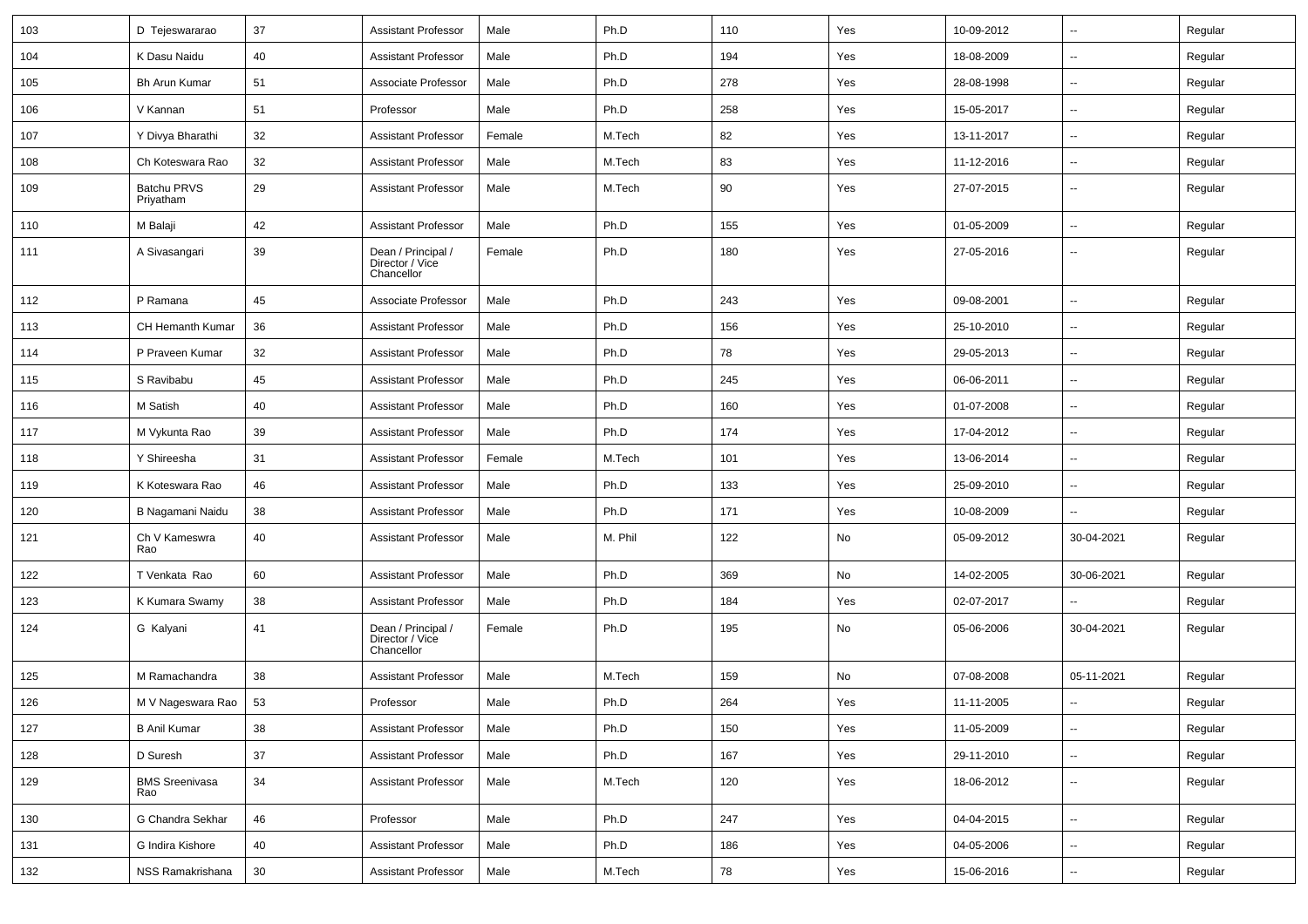| 133 | Vasupalli Manoj         | 32 | <b>Assistant Professor</b> | Male   | M.Tech  | 112 | Yes | 28-05-2013 |                          | Regular |
|-----|-------------------------|----|----------------------------|--------|---------|-----|-----|------------|--------------------------|---------|
| 134 | V Vasudha Rani          | 39 | <b>Assistant Professor</b> | Female | Ph.D    | 201 | Yes | 02-02-2009 | $\sim$                   | Regular |
| 135 | V Rambabu               | 53 | Professor                  | Male   | Ph.D    | 268 | Yes | 07-07-2006 |                          | Regular |
| 136 | G V S S Sarma           | 44 | Associate Professor        | Male   | Ph.D    | 237 | Yes | 25-01-2008 | $\overline{\phantom{a}}$ | Regular |
| 137 | Ch Vinod babu           | 32 | <b>Assistant Professor</b> | Male   | Ph.D    | 112 | Yes | 06-09-2013 | $\sim$                   | Regular |
| 138 | P Eswaraji              | 47 | <b>Assistant Professor</b> | Male   | M. Phil | 252 | Yes | 03-11-2005 |                          | Regular |
| 139 | B Lakhanama Rao         | 35 | <b>Assistant Professor</b> | Male   | M.A     | 122 | Yes | 03-09-2013 | $\overline{\phantom{a}}$ | Regular |
| 140 | A Vijayakumar           | 38 | Professor                  | Male   | Ph.D    | 183 | Yes | 15-05-2017 | $\sim$                   | Regular |
| 141 | Katthick K              | 39 | Associate Professor        | Male   | Ph.D    | 193 | Yes | 01-02-2018 | н.                       | Regular |
| 142 | Santhosh Kumar B        | 41 | <b>Assistant Professor</b> | Male   | Ph.D    | 127 | No  | 27-03-2018 | 30-04-2021               | Regular |
| 143 | R Cristin               | 34 | <b>Assistant Professor</b> | Male   | Ph.D    | 127 | Yes | 03-04-2018 | $\overline{\phantom{a}}$ | Regular |
| 144 | Rajendra Kumar<br>Dash  | 49 | Associate Professor        | Male   | Ph.D    | 42  | Yes | 09-05-2018 |                          | Regular |
| 145 | Ravi Shankar<br>Saxena  | 41 | Professor                  | Male   | Ph.D    | 173 | Yes | 25-08-2018 | $\overline{\phantom{a}}$ | Regular |
| 146 | M K Phanibabu           | 32 | <b>Assistant Professor</b> | Male   | M.Tech  | 89  | Yes | 25-08-2018 |                          | Regular |
| 147 | Dhanalakshmi            | 39 | Associate Professor        | Female | Ph.D    | 149 | Yes | 29-05-2018 |                          | Regular |
| 148 | M Varunkumar            | 33 | <b>Assistant Professor</b> | Male   | Ph.D    | 76  | Yes | 01-06-2018 | $\sim$                   | Regular |
| 149 | Mr P Srikanth           | 30 | <b>Assistant Professor</b> | Male   | M.Tech  | 41  | Yes | 01-06-2018 | ⊷.                       | Regular |
| 150 | P Srinivasa Rao         | 29 | <b>Assistant Professor</b> | Male   | M.Tech  | 57  | Yes | 01-06-2018 | $\sim$                   | Regular |
| 151 | G Anantha Rao           | 36 | <b>Assistant Professor</b> | Male   | Ph.D    | 125 | Yes | 01-06-2018 |                          | Regular |
| 152 | Dr P Sumati Kumari      | 37 | Associate Professor        | Female | Ph.D    | 161 | Yes | 06-06-2018 |                          | Regular |
| 153 | <b>BAV Ramkumar</b>     | 29 | <b>Assistant Professor</b> | Male   | M.Tech  | 65  | Yes | 11-06-2018 | $\overline{\phantom{a}}$ | Regular |
| 154 | G Sasidhar              | 34 | <b>Assistant Professor</b> | Male   | M.Tech  | 125 | Yes | 11-06-2018 | $\sim$                   | Regular |
| 155 | Mr Simhachalam T        | 40 | <b>Assistant Professor</b> | Male   | Ph.D    | 62  | Yes | 23-08-2018 | н.                       | Regular |
| 156 | Jyoti Prakash Giri      | 33 | <b>Assistant Professor</b> | Male   | Ph.D    | 38  | Yes | 04-09-2018 |                          | Regular |
| 157 | Yogesh Misra            | 50 | Professor                  | Male   | Ph.D    | 157 | Yes | 29-09-2018 | $\sim$                   | Regular |
| 158 | Arun Sekar              | 35 | Assistant Professor        | Male   | Ph.D    | 96  | Yes | 15-10-2018 |                          | Regular |
| 159 | R Gokulan               | 31 | <b>Assistant Professor</b> | Male   | Ph.D    | 82  | Yes | 22-11-2018 | $\sim$                   | Regular |
| 160 | G Ganesh Prabhu         | 39 | Professor                  | Male   | Ph.D    | 138 | Yes | 24-10-2018 | $\sim$                   | Regular |
| 161 | Rajesh Kumar<br>Patnaik | 35 | Associate Professor        | Male   | Ph.D    | 89  | Yes | 18-05-2017 | $\sim$                   | Regular |
| 162 | V Rajsekhar             | 51 | <b>Assistant Professor</b> | Male   | M.Tech  | 195 | Yes | 09-08-2005 | $\sim$                   | Regular |
| 163 | P Murali Mohan<br>Kumar | 37 | <b>Assistant Professor</b> | Male   | Ph.D    | 71  | Yes | 14-12-2018 | $\sim$                   | Regular |
| 164 | Sthita Prajna Mishra    | 33 | Associate Professor        | Male   | Ph.D    | 34  | Yes | 07-01-2019 | Щ,                       | Regular |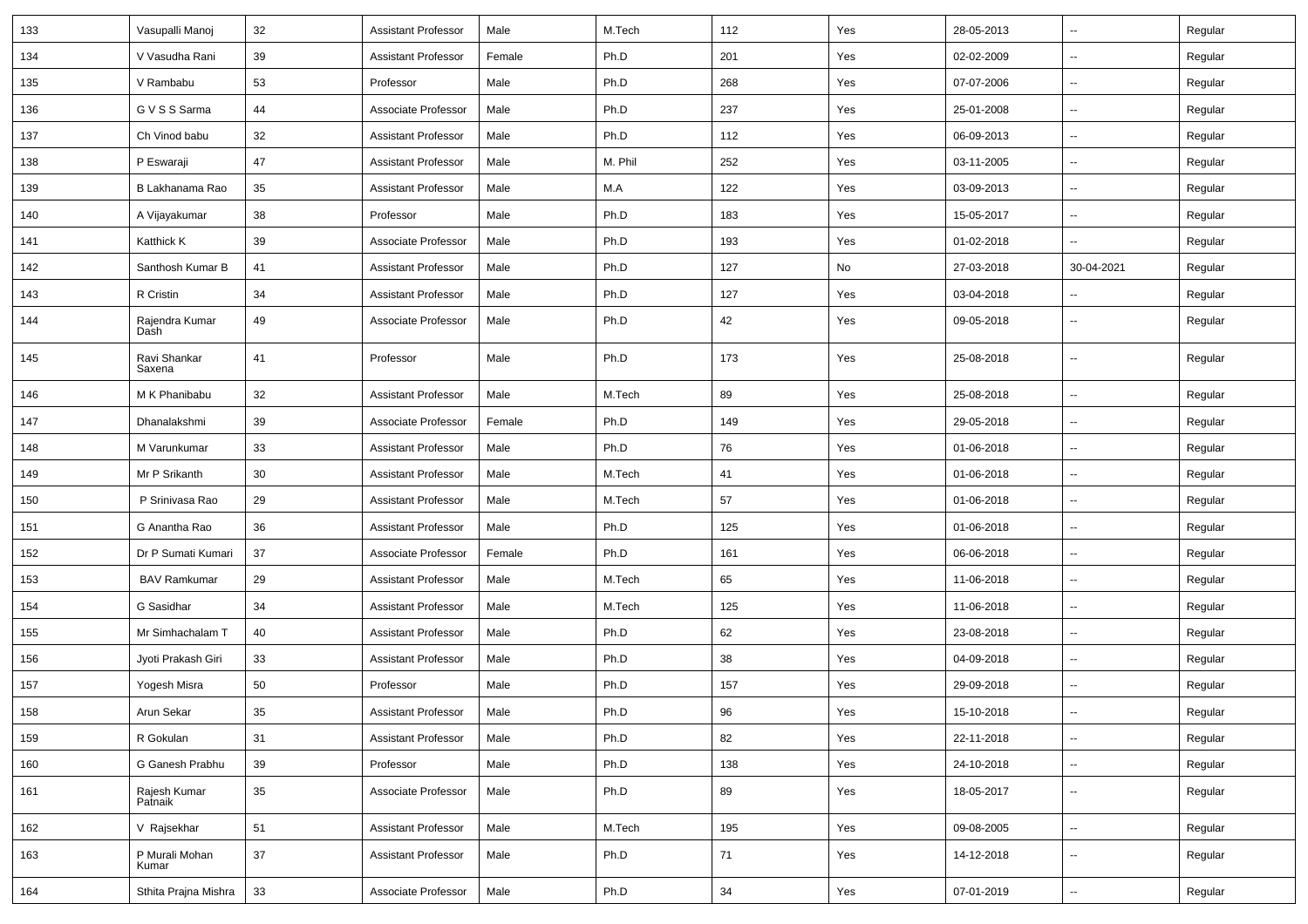| 165 | Rajaraman<br>Vaidhyanathan | 49 | <b>Assistant Professor</b> | Male   | M.E.       | 183 | Yes | 18-01-2019 | $\mathbf{u}$             | Regular |
|-----|----------------------------|----|----------------------------|--------|------------|-----|-----|------------|--------------------------|---------|
| 166 | Sanjay Kumar Gupta         | 33 | <b>Assistant Professor</b> | Male   | Ph.D       | 33  | Yes | 24-01-2019 | $\sim$                   | Regular |
| 167 | Uriti Archana              | 28 | <b>Assistant Professor</b> | Female | M.Tech     | 44  | Yes | 30-01-2019 | $\sim$                   | Regular |
| 168 | Madhusmita ghadai          | 29 | Assistant Professor        | Female | Ph.D       | 59  | Yes | 30-01-2019 |                          | Regular |
| 169 | S Ranganathan              | 46 | Professor                  | Male   | Ph.D       | 247 | No  | 03-01-2019 | 30-04-2021               | Regular |
| 170 | Pankaj Kumar               | 35 | <b>Assistant Professor</b> | Male   | Ph.D       | 42  | Yes | 04-01-2019 |                          | Regular |
| 171 | S Praveen                  | 29 | <b>Assistant Professor</b> | Male   | Ph.D       | 59  | No  | 08-01-2019 | 30-04-2021               | Regular |
| 172 | M Azees                    | 31 | <b>Assistant Professor</b> | Male   | Ph.D       | 47  | Yes | 04-05-2019 | $\sim$                   | Regular |
| 173 | Santhosini Sahu            | 28 | <b>Assistant Professor</b> | Female | M.Tech     | 29  | Yes | 20-05-2019 | $\mathbf{u}$             | Regular |
| 174 | P Ramu                     | 29 | <b>Assistant Professor</b> | Male   | M.Tech     | 57  | Yes | 20-05-2019 | $\overline{a}$           | Regular |
| 175 | S H Vamsi Krishna          | 27 | <b>Assistant Professor</b> | Male   | M.Tech     | 29  | Yes | 29-05-2019 |                          | Regular |
| 176 | T Samuel                   | 38 | <b>Assistant Professor</b> | Male   | Ph.D       | 82  | Yes | 30-05-2019 | $\overline{\phantom{a}}$ | Regular |
| 177 | M Ragu Varma Raju          | 50 | <b>Assistant Professor</b> | Male   | M.COM      | 156 | Yes | 04-10-2018 | $\sim$                   | Regular |
| 178 | A Anil Kumar               | 36 | <b>Assistant Professor</b> | Male   | M.Tech     | 180 | Yes | 06-07-2018 | $\mathbf{u}$             | Regular |
| 179 | K Sankara Rao              | 40 | <b>Assistant Professor</b> | Male   | M.Tech     | 130 | Yes | 04-08-2018 | $\sim$                   | Regular |
| 180 | B Srinivasa Rao            | 45 | <b>Assistant Professor</b> | Male   | M.COM      | 180 | Yes | 05-10-2018 |                          | Regular |
| 181 | A Bhaskara Rao             | 40 | <b>Assistant Professor</b> | Male   | M.Tech     | 201 | Yes | 04-11-2018 |                          | Regular |
| 182 | S Chandra Sekhar           | 42 | <b>Assistant Professor</b> | Male   | M.Tech     | 204 | Yes | 08-10-2018 | $\overline{\phantom{a}}$ | Regular |
| 183 | V Venkatesh                | 49 | <b>Assistant Professor</b> | Male   | M.Sc.      | 216 | Yes | 09-10-2018 |                          | Regular |
| 184 | <b>BHari Prasad Rao</b>    | 52 | <b>Assistant Professor</b> | Male   | <b>MCA</b> | 156 | Yes | 19-11-2018 | $\sim$                   | Regular |
| 185 | G Srinivasa rao            | 47 | Assistant Professor        | Male   | M.Tech     | 216 | Yes | 04-11-2018 | $\sim$                   | Regular |
| 186 | M Satyanarayana            | 43 | <b>Assistant Professor</b> | Male   | MBA        | 192 | Yes | 08-11-2018 | --                       | Regular |
| 187 | P Murali Krishna           | 49 | <b>Assistant Professor</b> | Male   | M. Phil    | 234 | Yes | 14-10-2018 | $\overline{\phantom{a}}$ | Regular |
| 188 | P Narayana Murthy          | 45 | <b>Assistant Professor</b> | Male   | M.LISc     | 156 | Yes | 15-10-2018 | $\overline{\phantom{a}}$ | Regular |
| 189 | N Govind                   | 39 | <b>Assistant Professor</b> | Male   | M.LISc     | 192 | Yes | 24-12-2018 |                          | Regular |
| 190 | S H Srinivasa Rao          | 56 | <b>Assistant Professor</b> | Male   | <b>MBA</b> | 216 | Yes | 03-10-2018 |                          | Regular |
| 191 | <b>B Satya Sekhar</b>      | 36 | <b>Assistant Professor</b> | Male   | <b>MBA</b> | 96  | Yes | 05-10-2018 | $\sim$                   | Regular |
| 192 | V Suresh Kumar             | 45 | Assistant Professor        | Male   | $M.$ COM   | 96  | Yes | 15-10-2018 | $\sim$                   | Regular |
| 193 | P Murali                   | 51 | <b>Assistant Professor</b> | Male   | <b>MBA</b> | 132 | Yes | 03-10-2018 | $\sim$                   | Regular |
| 194 | K V Sanyasi Raju           | 44 | <b>Assistant Professor</b> | Male   | <b>MBA</b> | 156 | Yes | 20-11-2018 | $\sim$                   | Regular |
| 195 | K Gouru Naidu              | 53 | <b>Assistant Professor</b> | Male   | $M.$ COM   | 156 | Yes | 18-10-2018 | $\sim$                   | Regular |
| 196 | H Mallikarjuna Rao         | 52 | <b>Assistant Professor</b> | Male   | <b>MBA</b> | 216 | Yes | 25-11-2018 | $\sim$                   | Regular |
| 197 | G Surya Prakasa<br>Rao     | 46 | Assistant Professor        | Male   | MBA        | 132 | Yes | 04-10-2018 | $\sim$                   | Regular |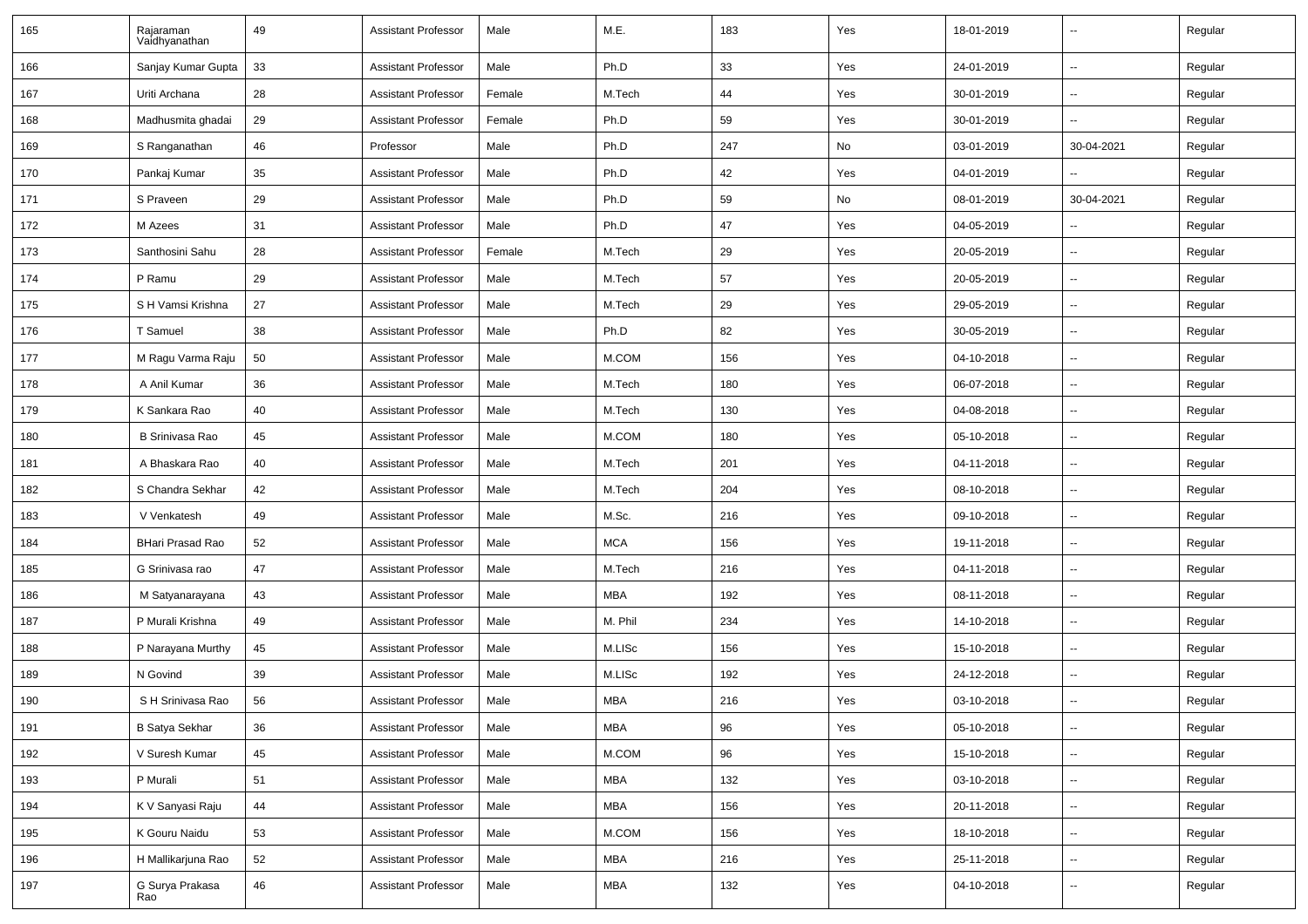| 198 | P M Sadish Kumar                         | 38 | <b>Assistant Professor</b> | Male   | M.Sc.       | 96  | Yes | 18-10-2018 | $\overline{\phantom{a}}$ | Regular |
|-----|------------------------------------------|----|----------------------------|--------|-------------|-----|-----|------------|--------------------------|---------|
| 199 | G Venkata Ratnam                         | 45 | <b>Assistant Professor</b> | Male   | M.COM       | 156 | Yes | 24-11-2018 | $\overline{a}$           | Regular |
| 200 | Siva Swapna Priya<br>ĸ                   | 38 | <b>Assistant Professor</b> | Female | <b>MBA</b>  | 216 | Yes | 18-11-2018 | --                       | Regular |
| 201 | Ch Murali Mohana<br>Rao                  | 44 | <b>Assistant Professor</b> | Male   | M.COM       | 180 | Yes | 12-10-2018 | $\overline{\phantom{a}}$ | Regular |
| 202 | Goureeswari P                            | 37 | <b>Assistant Professor</b> | Female | M.COM       | 202 | Yes | 20-10-2018 | $\overline{\phantom{a}}$ | Regular |
| 203 | Soumya Kanta<br>Mishra                   | 41 | <b>Assistant Professor</b> | Male   | <b>MBA</b>  | 158 | Yes | 10-11-2018 | --                       | Regular |
| 204 | Satish V                                 | 43 | <b>Assistant Professor</b> | Male   | <b>MHRM</b> | 158 | Yes | 01-10-2018 | -−                       | Regular |
| 205 | Rama Swamy<br>Gupta N                    | 40 | <b>Assistant Professor</b> | Male   | MBA         | 158 | Yes | 08-10-2018 | $\sim$                   | Regular |
| 206 | A Vijin Prabhu                           | 33 | <b>Assistant Professor</b> | Male   | Ph.D        | 82  | Yes | 03-06-2019 | $\sim$                   | Regular |
| 207 | A Avinash                                | 29 | <b>Assistant Professor</b> | Male   | Ph.D        | 91  | Yes | 03-06-2019 | $\overline{\phantom{a}}$ | Regular |
| 208 | G Dinesh Reddy                           | 29 | <b>Assistant Professor</b> | Male   | M.Tech      | 108 | Yes | 02-05-2019 | ⊷.                       | Regular |
| 209 | Sudhir Kumar<br>Patnaik                  | 41 | <b>Assistant Professor</b> | Male   | Ph.D        | 79  | Yes | 06-06-2019 | --                       | Regular |
| 210 | G Madhava Krishna<br>Reddy               | 28 | <b>Assistant Professor</b> | Male   | M.Tech      | 57  | Yes | 17-06-2019 | $\overline{\phantom{a}}$ | Regular |
| 211 | Santhosh Kumar<br>Bhogi                  | 34 | <b>Assistant Professor</b> | Male   | Ph.D        | 66  | Yes | 21-06-2019 | $\overline{\phantom{a}}$ | Regular |
| 212 | A Rambabu                                | 38 | <b>Assistant Professor</b> | Male   | Ph.D        | 42  | Yes | 24-06-2019 | $\overline{\phantom{a}}$ | Regular |
| 213 | Y Aditya                                 | 31 | <b>Assistant Professor</b> | Male   | Ph.D        | 78  | Yes | 08-07-2019 | --                       | Regular |
| 214 | UY Divya Prasanthi                       | 29 | <b>Assistant Professor</b> | Female | Ph.D        | 78  | Yes | 08-07-2019 | --                       | Regular |
| 215 | Nazrul Islam Khan                        | 30 | <b>Assistant Professor</b> | Male   | Ph.D        | 42  | No  | 17-07-2019 | 15-04-2021               | Regular |
| 216 | T Daniya                                 | 33 | <b>Assistant Professor</b> | Female | M.Tech      | 82  | Yes | 09-04-2019 | $\overline{\phantom{a}}$ | Regular |
| 217 | Abisek Heyer<br>Krupalin<br>Vijjeswarapu | 30 | <b>Assistant Professor</b> | Male   | M.Tech      | 63  | Yes | 08-04-2019 | --                       | Regular |
| 218 | Shaik Shadulla                           | 31 | <b>Assistant Professor</b> | Male   | Ph.D        | 49  | Yes | 16-09-2019 | $\overline{a}$           | Regular |
| 219 | T Chandra Sekhara<br>Reddy               | 38 | <b>Assistant Professor</b> | Male   | M.Tech      | 184 | No  | 03-06-2019 | 30-04-2021               | Regular |
| 220 | Y Surya Prakash                          | 27 | Assistant Professor        | Male   | M.Tech      | 43  | Yes | 27-09-2019 | $\sim$                   | Regular |
| 221 | Deepshikha Datta                         | 40 | <b>Assistant Professor</b> | Female | Ph.D        | 135 | Yes | 14-10-2019 | $\overline{\phantom{a}}$ | Regular |
| 222 | VSK Chaitanya                            | 28 | <b>Assistant Professor</b> | Male   | M.Tech      | 51  | Yes | 03-06-2019 | Ξ.                       | Regular |
| 223 | Abhisekh Sethy                           | 33 | <b>Assistant Professor</b> | Male   | Ph.D        | 32  | Yes | 04-03-2019 | $\sim$                   | Regular |
| 224 | J Sridhar                                | 37 | <b>Assistant Professor</b> | Male   | Ph.D        | 169 | Yes | 02-11-2019 | $\sim$                   | Regular |
| 225 | K Aravind                                | 32 | <b>Assistant Professor</b> | Male   | Ph.D        | 37  | Yes | 30-11-2019 | $\sim$                   | Regular |
| 226 | R Srinivasa Rao                          | 30 | Assistant Professor        | Male   | Ph.D        | 37  | Yes | 12-12-2019 | $\sim$                   | Regular |